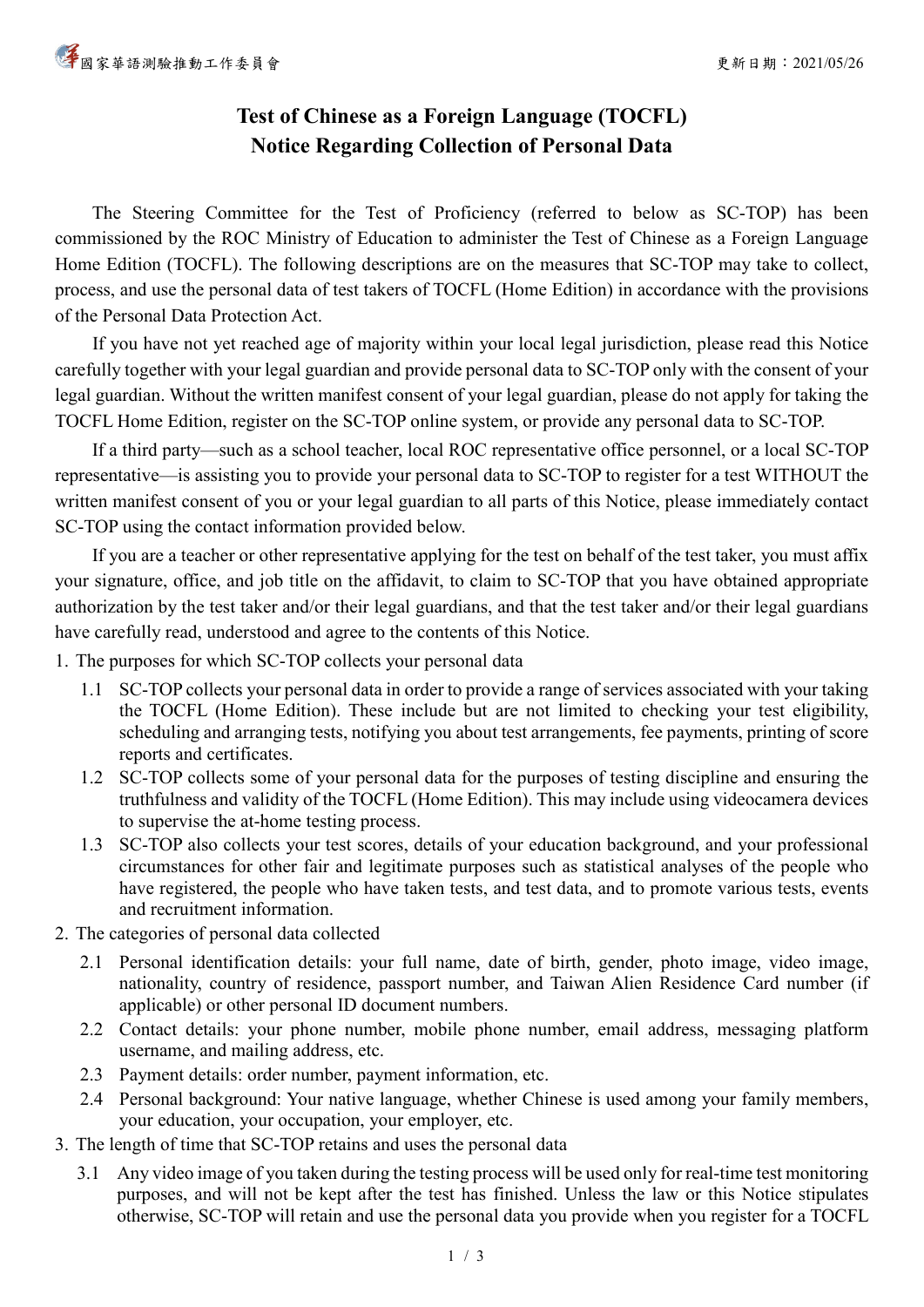test for five years from the date of the last test that you took, or from the most recent time that you registered for a test (whichever is later). During this period SC-TOP will only use this data for the purposes and within the scope outlined above.

- 3.2 If you demand that SC-TOP close your account or delete your personal data, SC-TOP shall not continue to keep any of your data in any manner that reveals your identity, unless the relevant laws and regulations otherwise stipulate or unless SC-TOP has legitimate and legal rights to retain the data.
- 4. How SC-TOP saves and uses your personal data

SC-TOP collects your personal data in the legitimate interest of testing administration or with your permission in order to fulfill its agreement to implement the TOCFL and all legal obligations. SC-TOP will use your personal data for the following purposes:

- 4.1 Creating and managing an account for you when you register
- 4.2 Reviewing your eligibility to take a test
- 4.3 Communicating with you for identity confirmation and/or fee payment
- 4.4 Providing you with information related to any test(s) you have registered for
- 4.5 Administering the test with appropriate monitoring
- 4.6 Responding to any technical failures in testing
- 4.7 Sending the test score report(s) and/or certificate(syou're your designated mailing address
- 4.8 Providing your personal data to the ROC overseas representative office or a local SC-TOP agent in your area, or to your educational institution or legal guardians, so that they can convey to you testrelated information or forward to you your test score report(s) and/or certificate(s).
- 4.9 Including in material for statistical analyses for SC-TOP to use as reference when planning and improving testing, or to include in material for statistical analyses for SC-TOP to provide to the ROC Ministry of Education in order to facilitate its understanding of the performance of SC-TOP.
- 4.10 Providing you with information about other tests, or events, or personnel recruitment.
- 5. Where SC-TOP saves and uses your personal data

All personal data of test takers and those registered on the system are sent to and stored in the SC-TOP's database within Taiwan R.O.C., regardless of the locations of registration. SC-TOP uses encryption, access restrictions, and other appropriate measures to ensure the safety of your personal data. SC-TOP also uses third party service providers (for example, computer remote access service providers, third party transaction services, etc.), so personal data may be stored on the local servers of other third party service providers.

6. How SC-TOP shares your personal data

SC-TOP will not lease, lend, or sell your personal data to any third parties. Your personal data may be disclosed to third parties only under the following circumstances

- 6.1 In order to fulfill its duty to administer the TOCFL, SC-TOP will provide data to third party service providers (for example computer remote access service providers, third party financial service providers, etc.) and the local testing centers.
- 6.2 If SC-TOP receives a request from any government agency or judicial authority, or needs to exercise its legal rights, your personal data may be given over to the appropriate authorities.
- 7. The rights you may exercise

For your personal data SC-TOP has collected, you may contact SC-TOP by email (service@sctop.org.tw), by phone (886-2-7749-5638), or by fax (886-2-2601-4181) to exercise your rights as follows, to which SC-TOP will respond within the permission by applicable laws and regulations:

- 7.1 To access (view, check) your personal data. If you have an online account you can log into your account to view your personal data.
- 7.2 To request to be given a printed copy of your personal data or a copy of your personal data in an electronic file in a structured, commonly used and machine readable format.
- 7.3 To update or revise your personal data.